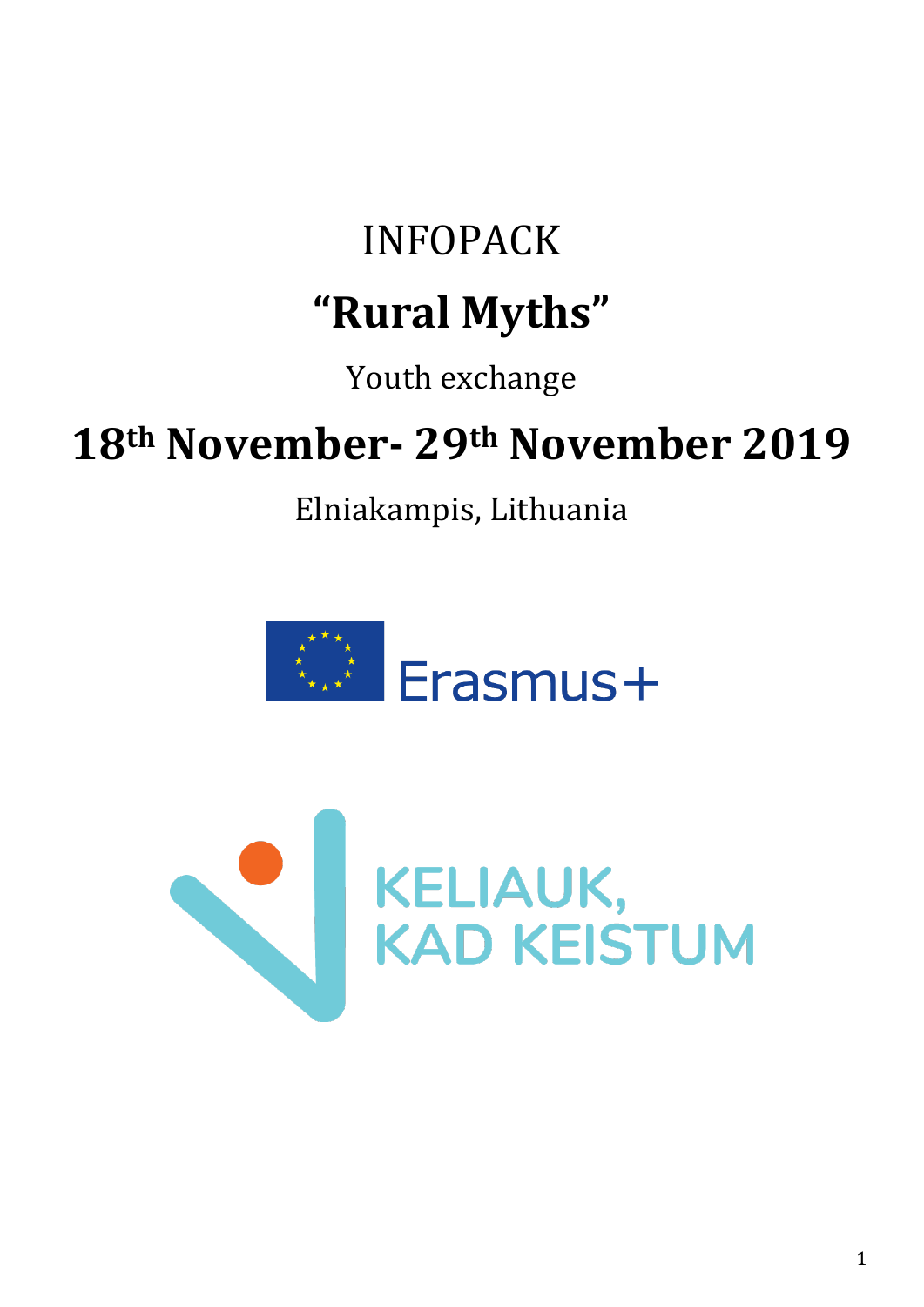# **Project Summary**

- **Type**: Erasmus+ Youth Exchange
- **Topic**: Social inclusion, discrimination
- **Location**: Elniakampis, Lithuania
- **Dates**: 18<sup>th</sup> November 29<sup>th</sup> November 2019 (18<sup>th</sup> and 29<sup>th</sup> are travel dates)
- **Countries**: Lithuania, Romania, Estonia, Slovakia
- **Participants**: 7 participants and 1 group leader from Lithuania
	- 7 participants and 1 group leader from Romania
	- 7 participants and 1 group leader from Estonia
	- 6 participants from Slovakia
- **Target group**: young participants aged 16-22
- **Working language**: English
- **Contact**: katerina@omav.eu
- **Facebook group**: <https://www.facebook.com/groups/882807562093018/>
- **Application form:**

[https://forms.office.com/Pages/ResponsePage.aspx?id=HbWWpVWzskOvcKAngI4v94](https://forms.office.com/Pages/ResponsePage.aspx?id=HbWWpVWzskOvcKAngI4v94MARXEH9wZOrEdmdmUQlpdUNlgwN0pYSjRSMDZQVFExTFc3SjdZTDc4TCQlQCN0PWcu) [MARXEH9wZOrEdmdmUQlpdUNlgwN0pYSjRSMDZQVFExTFc3SjdZTDc4TCQlQCN0PW](https://forms.office.com/Pages/ResponsePage.aspx?id=HbWWpVWzskOvcKAngI4v94MARXEH9wZOrEdmdmUQlpdUNlgwN0pYSjRSMDZQVFExTFc3SjdZTDc4TCQlQCN0PWcu) [cu](https://forms.office.com/Pages/ResponsePage.aspx?id=HbWWpVWzskOvcKAngI4v94MARXEH9wZOrEdmdmUQlpdUNlgwN0pYSjRSMDZQVFExTFc3SjdZTDc4TCQlQCN0PWcu)

Our goal is to organise an Erasmus+ youth exchange between **18th November – 29th November 2019** in **Elniakampis, Lithuania** for **28 participants from 4 countries** with the aim to raise social inclusion, reduce negative existing stereotypes towards people from rural areas and increase self-confidence.

To see what to expect check out our video from this project's origin "Practise Makes Perfect": <https://www.youtube.com/watch?v=zmUVyrAD2nA>

# **Project Overview**

This Erasmus+ youth exchange **"Rural Myths"** will introduce the topic of social inclusion and discrimination. 28 youngsters from **Lithuania, Romania, Estonia and Slovakia** will work together for 10 days to find effective tools and methods to reduce social exclusion, fight existing stereotypes and minimize negative attitude towards others. This YE will take place in Elniakampis, Lithuania between **18th November – 29th November 2019.** Methods like brainstorming, role play, round table, open discussions, various team building games, simulation exercises, presentations and creative work will be implemented during the YE

#### **What you will learn:**

- $\checkmark$  To increase self-confidence of participants, critical thinking, problem solving, creativity
- $\checkmark$  To increase competences of young participants necessary for smoother integration
- $\checkmark$  To be able to work within intercultural environment
- $\checkmark$  To familiarize with life in rural areas in all 4 countries, find similarities and differences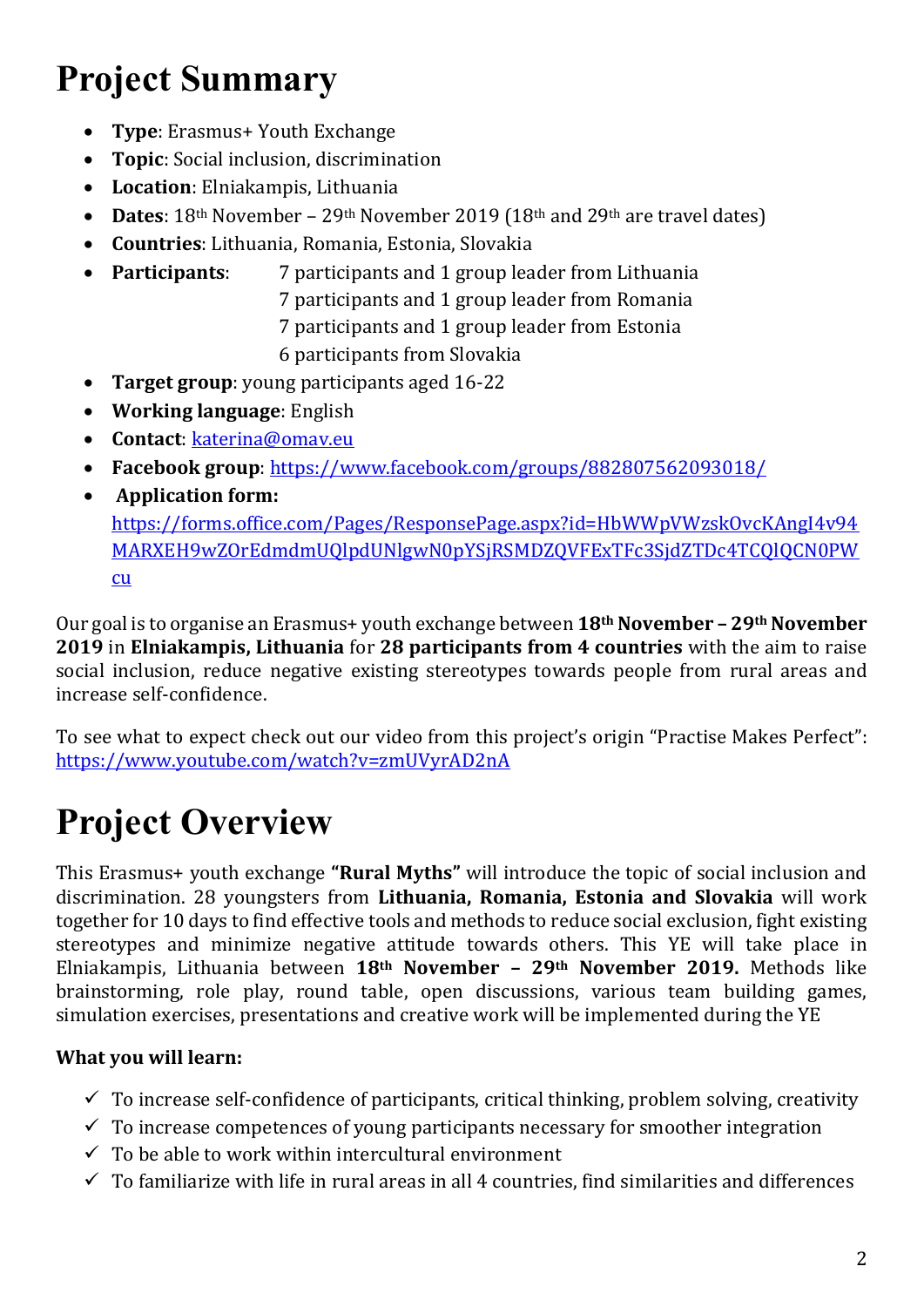### **Accommodation and Venue:**

#### **The host organization will provide and cover the accommodation and food.**

Our project will take place at a rural tourism homestead **"Elniakampis"** in the town of Elniakampis, Lithuania. The venue is located in the regional park, surrounded by nature, beautiful green forests, river and ponds.

Accommodation will be arranged for mostly **3-5 persons/room** and **2 rooms with bigger capacity**, grouped by gender. Breakfast, lunch and dinner will be served at the same location every day. There is a poor wireless internet connection available, therefore you should not rely on it. You may check the project venue here: [http://elniakampis.lt](http://elniakampis.lt/)

#### **Please be prepared that you won't get a proper internet access for the whole program and there might also be no cellular network.**

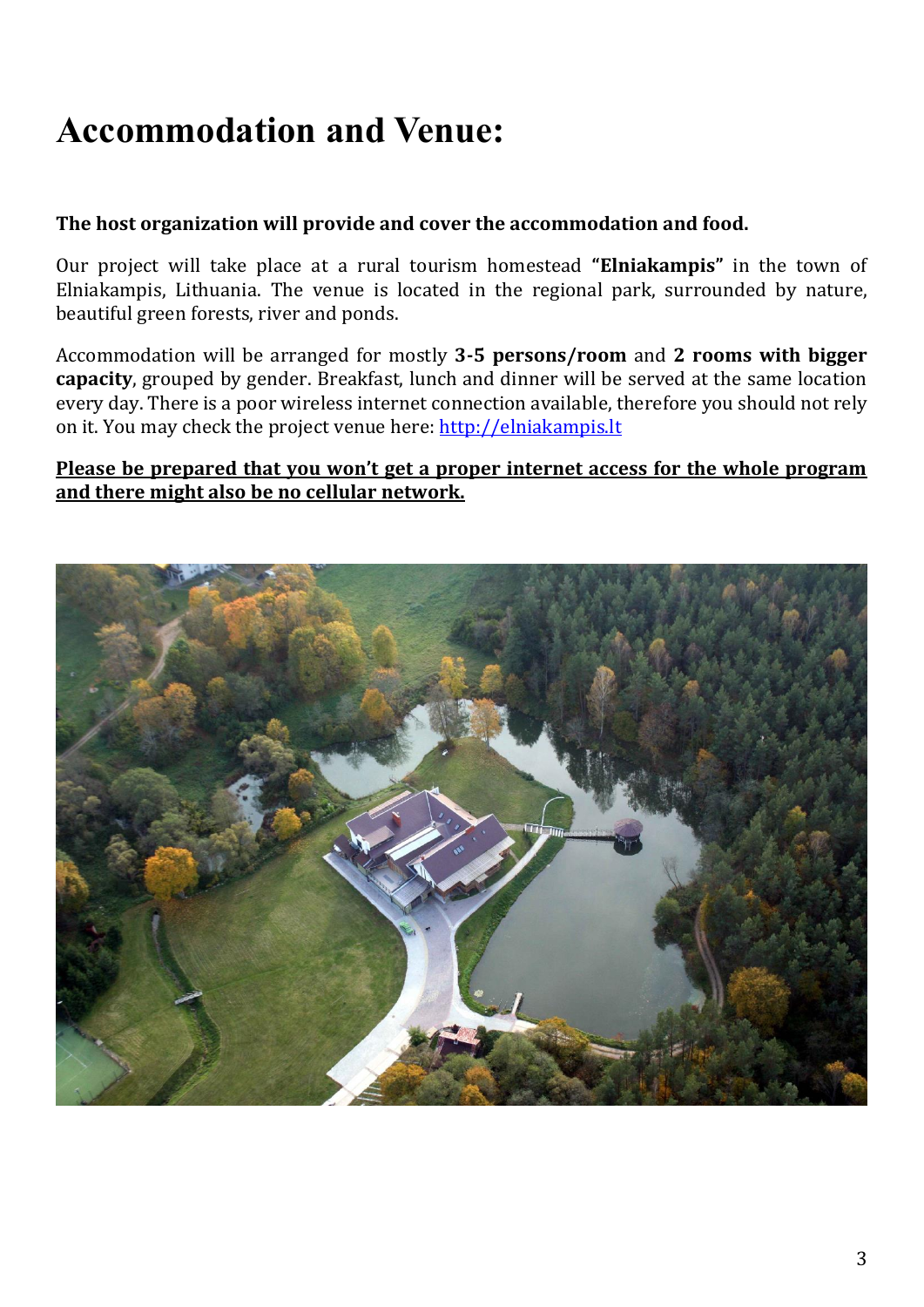### **Project Schedule**

The daily structure of the youth exchange will be as follows:

| $08:00 - 09:00 - Breakfast$           | $13:30 - 15:00 - Workshop$ III         |
|---------------------------------------|----------------------------------------|
| $09:00 - 10:30 - Workshop$            | $15:00 - 17:00 - Break + Coffee break$ |
| $10:30 - 11:00 - \text{Coffee break}$ | $17:00 - 18:30 - \text{Workshops IV}$  |
| 11:00 - 12:30 - Workshops II          | $18:30 - 19:00 - 20$                   |
| $12:30 - 13:30 -$ Lunch               | $20:30 - ?$ ?? – Night program         |

### **Travel Information**

The accommodation itself is not accessible by any public transport so the participants will be picked up by bus from the airport.

We will provide transportation for all participants. We will cover and provide flight tickets and bus transportation from the airport for participants from Romania, Estonia and Slovakia and bus transportation from the school for participants from Lithuania.

The exact time of departure will be arranged with the coordinator and the group leader.

### **General Information**

**How to apply:** fill in the Application form with the basic information about you and your experience and motivation: [https://forms.office.com/Pages/ResponsePage.aspx?id=HbWWpVWzskOvcKAngI4v94MARX](https://forms.office.com/Pages/ResponsePage.aspx?id=HbWWpVWzskOvcKAngI4v94MARXEH9wZOrEdmdmUQlpdUNlgwN0pYSjRSMDZQVFExTFc3SjdZTDc4TCQlQCN0PWcu) [EH9wZOrEdmdmUQlpdUNlgwN0pYSjRSMDZQVFExTFc3SjdZTDc4TCQlQCN0PWcu](https://forms.office.com/Pages/ResponsePage.aspx?id=HbWWpVWzskOvcKAngI4v94MARXEH9wZOrEdmdmUQlpdUNlgwN0pYSjRSMDZQVFExTFc3SjdZTDc4TCQlQCN0PWcu)

Deadline to apply: 30.09.2019

**Selection process:** selection process will be based on the filled application form. We will consider gender equality and follow non-discrimination principles. After the deadline you will be informed if you have been selected via e-mail.

**Health and travel insurance:** the participants are required by Erasmus+ program to have a valid European health insurance card and a valid travel insurance for the period of the project including the travel dates.

**Dissemination:** By participating in the project you commit to contribute to the promotion and dissemination of the results of the project upon your return back home.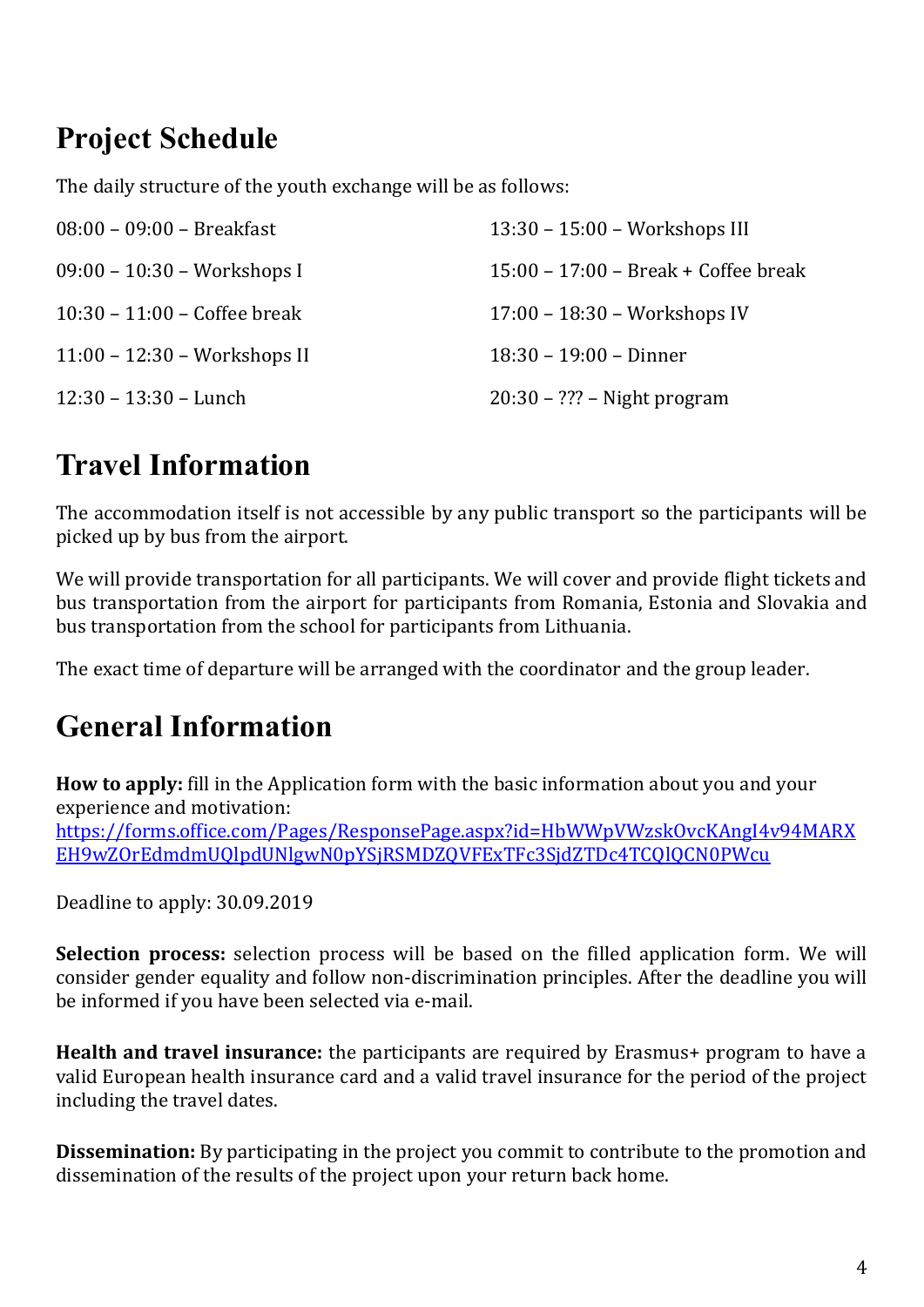**Facilitating the sessions:** participants from each national group will have the opportunity to facilitate at least one session. We encourage each national group to prepare at least one session (1.5 h) about the topic of discrimination and social inclusion. Prepared sessions will be discussed with faciliator at the beginning of the activity.

**Cultural night:** participants from each country are expected to prepare a 10-15min program to present their culture in a way, all the other participants are involved (culture, customs, music, dance, etc.) and to bring some typical local drinks and foods. No electronic devices are allowed during the presentation (excluding speaker).

**Meals:** three meals and two coffee breaks per day will be provided. We will take into account all the participants' dietary aspects such as allergies, intolerances and preferences mentioned in the application form. Please note that the meals will be mostly typical for the host country.

**What to bring:** towel, slippers, swimming suites and good mood  $\odot$ 

**Dress Code:** casual comfortable sport wear and clothes, shoes for indoor and outdoor activities.

**Shopping:** near the accommodation you can find only restaurants and no supermarkets. Please take everything you might need for 10 days. Organizing team will not arrange any trip to shop during the project.

**Internet:** in the accommodation there is free WIFI, but be prepared that due to high number of people it isn't reliable

**Weather conditions:** Weather in November should be between 2 and 10 degrees. Please check **[www.accuweather.com](http://www.accuweather.com/)** for more updated information about the weather.

### **Phases and Deadlines**

#### **The selection of the participants will be done in the following phases and process:**

**1. Application period (till 30th September):** organizing team will be responsible to select participants according to the filled application form based on the motivation

**2. Transport planning (01st October- 15th October):** the project coordinator will plan the trip to the project venue with the assistance of the group leaders. Each group must travel together to the project venue.

**3. Preparation for the project activities (till 17th November):** the group leaders from each country will be in touch with project coordinator and prepare their group for the project activities.

#### **4. 18th November– 29th November– Project activities**

#### **5. till 30thNovember – Dissemination of the project results**.

Groups of participants from each country are required to organize a dissemination event in their community or school to communicate the result of the youth exchange to the